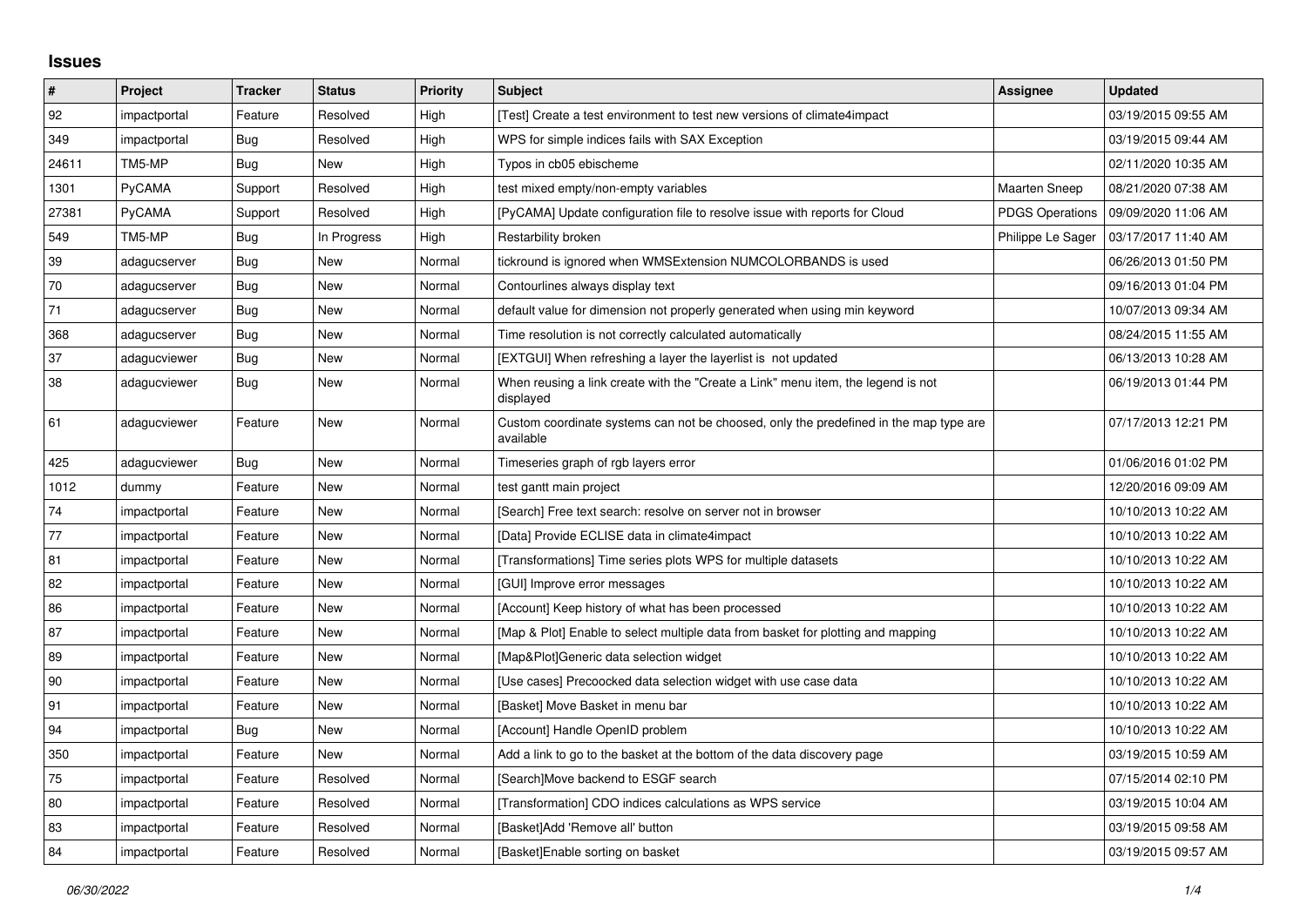| $\pmb{\#}$ | Project         | <b>Tracker</b> | <b>Status</b> | Priority | <b>Subject</b>                                                                                             | Assignee        | <b>Updated</b>      |
|------------|-----------------|----------------|---------------|----------|------------------------------------------------------------------------------------------------------------|-----------------|---------------------|
| 88         | impactportal    | Feature        | Resolved      | Normal   | [Basket]Create widget for basket access in all portal elements                                             |                 | 03/19/2015 09:56 AM |
| 93         | impactportal    | Feature        | Resolved      | Normal   | [Basket] Add a "Get All" button to retrieve all items at once                                              |                 | 03/19/2015 09:56 AM |
| 73         | impactportal    | Support        | Resolved      | Normal   | [ESG Security] No 'view' on data located at other ESG nodes as BADC and DKRZ                               |                 | 07/15/2014 02:10 PM |
| 1013       | subproject 1    | Feature        | New           | Normal   | test subproject task gantt                                                                                 |                 | 12/20/2016 09:10 AM |
| 373        | TM5-MP          | <b>Bug</b>     | <b>New</b>    | Normal   | Diurnal cycle biomass burning emissions                                                                    |                 | 07/03/2018 12:34 PM |
| 2161       | TM5-MP          | <b>Bug</b>     | New           | Normal   | Python datetime.strftime function does not support dates before 1900                                       |                 | 08/21/2017 12:35 PM |
| 26031      | TM5-MP          | <b>Bug</b>     | New           | Normal   | Wrong rate for KOHHNO4                                                                                     |                 | 05/13/2020 12:10 PM |
| 10221      | TM5-MP          | Feature        | In Progress   | Normal   | MOGUNTIA and KPP                                                                                           |                 | 09/20/2018 01:59 PM |
| 23861      | TM5-MP          | <b>Bug</b>     | New           | Normal   | NH2O2 chemistry                                                                                            |                 | 05/13/2020 12:10 PM |
| 595        | TM5-MP          | Bug            | In Progress   | Normal   | Generation of qsub job file seems broken                                                                   |                 | 07/03/2018 12:39 PM |
| 23221      | TM5-MP          | Feature        | In Progress   | Normal   | Remapping of M7 dry/wet radii from restart file missing                                                    |                 | 12/05/2019 11:07 AM |
| 26711      | TM5-MP          | <b>Bug</b>     | In Progress   | Normal   | missing values for lon and lat in regions file                                                             |                 | 07/02/2020 08:27 PM |
| 8611       | TurboWin        | Feature        | <b>New</b>    | Normal   | displaying latest obs                                                                                      |                 | 12/19/2017 09:36 AM |
| 8621       | TurboWin        | Feature        | <b>New</b>    | Normal   | WOW upload                                                                                                 |                 | 12/19/2017 09:42 AM |
| 8631       | <b>TurboWin</b> | Task           | <b>New</b>    | Normal   | Help files update                                                                                          |                 | 12/19/2017 09:43 AM |
| 8641       | TurboWin        | Feature        | New           | Normal   | plot position offline                                                                                      |                 | 12/19/2017 09:44 AM |
| 8651       | TurboWin        | Feature        | New           | Normal   | update to WMO cloud atlas                                                                                  |                 | 12/19/2017 09:46 AM |
| 8661       | TurboWin        | Feature        | <b>New</b>    | Normal   | instruction videos                                                                                         |                 | 12/19/2017 09:49 AM |
| 8671       | TurboWin        | Feature        | New           | Normal   | option to insert Relative Humidity                                                                         |                 | 12/19/2017 09:59 AM |
| 8681       | TurboWin        | Feature        | <b>New</b>    | Normal   | SOG and COG computing                                                                                      |                 | 12/19/2017 10:03 AM |
| 26231      | PyCAMA          | Support        | New           | Normal   | [PyCAMA] Verify configuration of PyCAMA for daily extractions                                              | Jacques Claas   | 12/01/2020 05:30 PM |
| 28421      | PyCAMA          | Support        | New           | Normal   | Prepare for version 2 quality control monitoring.                                                          | Jacques Claas   | 12/01/2020 05:39 PM |
| 26241      | PyCAMA          | Support        | In Progress   | Normal   | [PyCAMA] Supply list of up to 12 parameters you want to follow over time                                   | Jacques Claas   | 12/01/2020 05:34 PM |
| 14161      | PyCAMA          | Support        | Feedback      | Normal   | Time dependent QC questionnaire                                                                            | Jacques Claas   | 04/28/2020 09:59 AM |
| 28431      | <b>PyCAMA</b>   | Support        | Feedback      | Normal   | [PyCAMA] How long should the daily reports be available once the time-dependent<br>monitoring is in place? | Jacques Claas   | 10/15/2020 10:26 AM |
| 362        | TM5-MP          | <b>Bug</b>     | New           | Normal   | Dry deposition total for agreggated NOx                                                                    | Jason Williams  | 06/24/2015 02:06 PM |
| 372        | adagucserver    | <b>Bug</b>     | New           | Normal   | [KDC WCS] Web Coverage Service on point data does not function correctly                                   | Maarten Plieger | 09/09/2015 07:28 AM |
| 40         | adagucserver    | Feature        | Resolved      | Normal   | Highest value in Legend is not necessarily highest value in the map                                        | Maarten Plieger | 07/25/2014 12:06 PM |
| 161        | adagucserver    | <b>Bug</b>     | Resolved      | Normal   | Point datasets where the data starts with a nodata value are not displayed at all                          | Maarten Plieger | 07/25/2014 12:46 PM |
| 62         | adagucserver    | Bug            | Resolved      | Normal   | Special tokens like < and > are not encoded in the GetCapabilities document                                | Maarten Plieger | 07/25/2014 12:05 PM |
| 158        | impactportal    | <b>Bug</b>     | Resolved      | Normal   | [OPENDAP] Wrong HTTP status code when file is missing: 403 instead of 404.                                 | Maarten Plieger | 03/19/2015 09:53 AM |
| 210        | impactportal    | Bug            | Resolved      | Normal   | OpenID composer accepts only names from 3 characters or more                                               | Maarten Plieger | 03/19/2015 09:52 AM |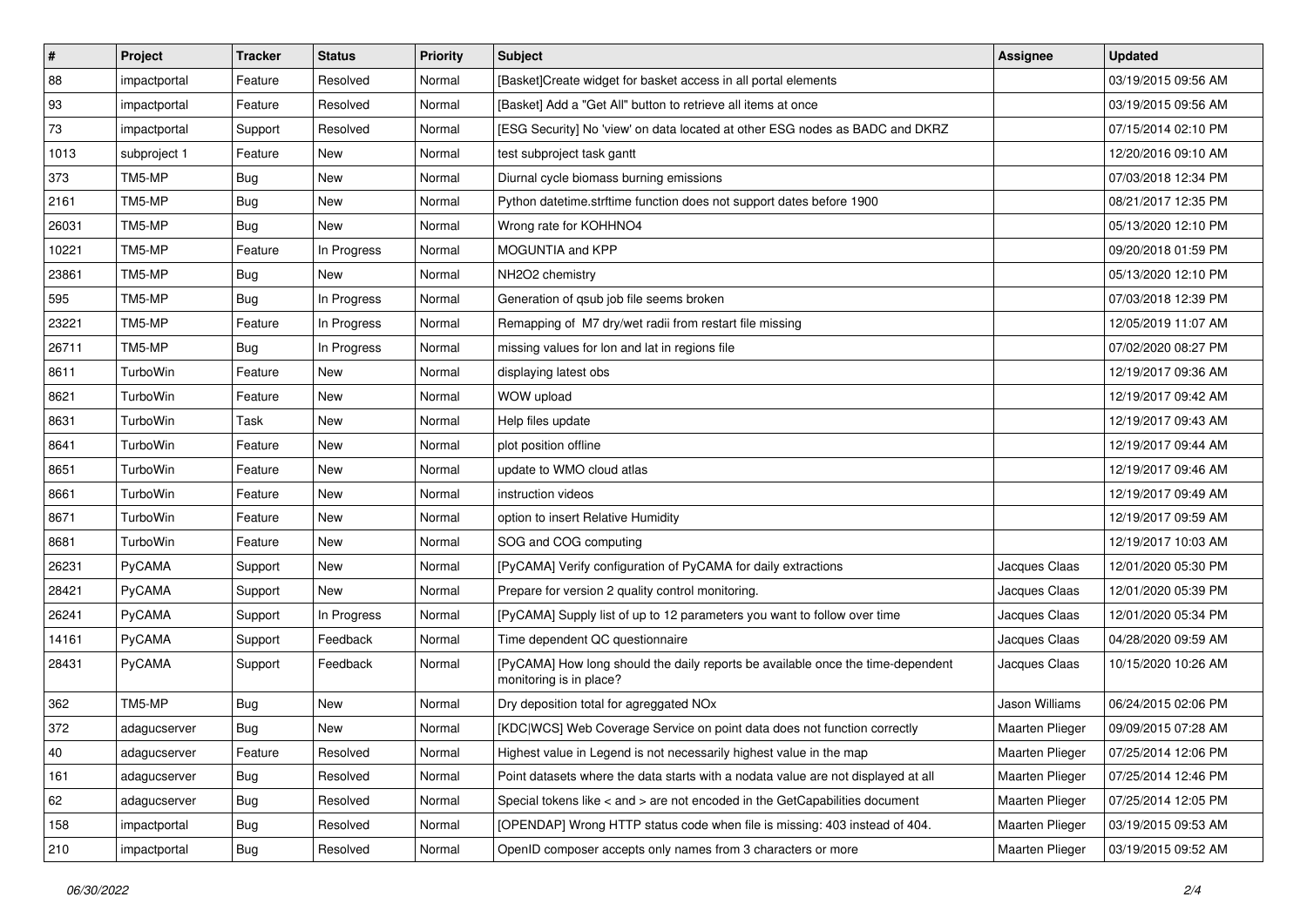| $\vert$ # | Project       | <b>Tracker</b> | <b>Status</b> | <b>Priority</b> | <b>Subject</b>                                                                                            | Assignee             | <b>Updated</b>      |
|-----------|---------------|----------------|---------------|-----------------|-----------------------------------------------------------------------------------------------------------|----------------------|---------------------|
| 159       | impactportal  | Bug            | Resolved      | Normal          | [WPS] When submitting a WPS job, the XML status document is sometimes not directly<br>available --> Error | Maarten Plieger      | 03/19/2015 09:52 AM |
| 944       | PyCAMA        | Feature        | In Progress   | Normal          | Documentation of internal workings of PyCAMA                                                              | <b>Maarten Sneep</b> | 12/09/2020 11:13 AM |
| 9311      | PyCAMA        | Feature        | New           | Normal          | Processing status & lineage as table                                                                      | <b>Maarten Sneep</b> | 05/25/2020 08:48 AM |
| 13811     | PyCAMA        | Support        | <b>New</b>    | Normal          | PyCAMA L2QC Reporting Bugs                                                                                | Maarten Sneep        | 04/28/2020 11:43 AM |
| 19181     | PyCAMA        | <b>Bug</b>     | New           | Normal          | Date reported on Input data per granule possibly incorrect for offline                                    | <b>Maarten Sneep</b> | 05/25/2020 08:27 AM |
| 26171     | PyCAMA        | Feature        | <b>New</b>    | Normal          | [PyCAMA] Skip L3 data in concatenation tool                                                               | <b>Maarten Sneep</b> | 06/02/2020 09:25 AM |
| 26181     | PyCAMA        | <b>Bug</b>     | New           | Normal          | [PyCAMA] Time assigned to time-slice                                                                      | Maarten Sneep        | 06/02/2020 09:27 AM |
| 27841     | PyCAMA        | Support        | New           | Normal          | [PyCAMA] update filters for HCHO (possibly others) to exclude data with QA value < 0.5                    | <b>Maarten Sneep</b> | 10/20/2020 11:43 AM |
| 30011     | PyCAMA        | Support        | <b>New</b>    | Normal          | [PyCAMA] Prepare release of 1.0                                                                           | Maarten Sneep        | 12/01/2021 10:49 AM |
| 32511     | <b>PyCAMA</b> | <b>Bug</b>     | New           | Normal          | use of coregistration package in loop crashes without warning ("terminated")                              | <b>Maarten Sneep</b> | 08/19/2021 11:24 AM |
| 558       | PyCAMA        | Feature        | In Progress   | Normal          | Coregistration                                                                                            | <b>Maarten Sneep</b> | 11/06/2018 05:47 PM |
| 1511      | PyCAMA        | Feature        | Resolved      | Normal          | Synchronization of variables                                                                              | <b>Maarten Sneep</b> | 08/21/2020 07:37 AM |
| 27221     | PyCAMA        | <b>Bug</b>     | Resolved      | Normal          | [PyCAMA] crash when encountering empty files                                                              | Maarten Sneep        | 07/28/2020 01:24 PM |
| 27251     | PyCAMA        | Bug            | Resolved      | Normal          | [PyCAMA] incompatibility with python 3.3                                                                  | Maarten Sneep        | 07/24/2020 08:23 AM |
| 27361     | <b>PyCAMA</b> | Feature        | Resolved      | Normal          | [PyCAMA] record the file names of the input granules.                                                     | <b>Maarten Sneep</b> | 07/29/2020 03:23 PM |
| 28981     | PyCAMA        | Bug            | Resolved      | Normal          | [PyCAMA] Hard crash when processing NPP data                                                              | <b>Maarten Sneep</b> | 11/27/2020 11:54 AM |
| 33291     | PyCAMA        | <b>Bug</b>     | Resolved      | Normal          | [PDGS-ANOM-8804] Processing error on ALH                                                                  | Maarten Sneep        | 10/05/2021 05:33 PM |
| 34921     | PyCAMA        | <b>Bug</b>     | Resolved      | Normal          | Requested time not covered in CTM file                                                                    | <b>Maarten Sneep</b> | 03/21/2022 09:52 AM |
| 35711     | PyCAMA        | Bug            | Resolved      | Normal          | Delete useless get_pressures function in TM5_profile.py                                                   | <b>Maarten Sneep</b> | 03/21/2022 09:48 AM |
| 35721     | <b>PyCAMA</b> | Feature        | Resolved      | Normal          | Speed up get profiles and get temperature by numba                                                        | Maarten Sneep        | 03/21/2022 10:55 AM |
| 1146      | PyCAMA        | Bug            | Feedback      | Normal          | Non-synchronized variables yield bogus results                                                            | <b>Maarten Sneep</b> | 12/09/2020 10:44 AM |
| 15151     | PyCAMA        | Feature        | Feedback      | Normal          | Handling background correction parameters for SO2 and HCHO                                                | <b>Maarten Sneep</b> | 05/25/2020 08:47 AM |
| 15161     | PyCAMA        | Feature        | Feedback      | Normal          | Better handle wavelength calibration parameters in UPAS products                                          | <b>Maarten Sneep</b> | 05/25/2020 08:49 AM |
| 22591     | PyCAMA        | Feature        | Resolved      | Normal          | Implement O3 TCL on L2QC website                                                                          | Mark ter Linden      | 11/09/2019 05:03 PM |
| 501       | WOW-NL        | Task           | New           | Normal          | HTTP 301 redirection                                                                                      | Martin Stam          | 03/22/2016 09:07 AM |
| 336       | TM5-MP        | Feature        | In Progress   | Normal          | budget consistent with mmix                                                                               | Philippe Le Sager    | 12/01/2015 10:05 AM |
| 574       | TM5-MP        | Support        | In Progress   | Normal          | Optimization of ebischeme can be problematic                                                              | Philippe Le Sager    | 12/20/2017 12:29 PM |
| 76        | impactportal  | Feature        | New           | Low             | [Search] Group search results in folders                                                                  |                      | 10/10/2013 10:22 AM |
| 85        | impactportal  | Feature        | New           | Low             | [Basket] Enable grouping of data in datasets                                                              |                      | 10/10/2013 10:22 AM |
| 351       | TM5-MP        | Bug            | New           | Low             | NH3 budget terms                                                                                          |                      | 07/03/2018 12:36 PM |
| 440       | TM5-MP        | Feature        | New           | Low             | Assumption in calculation of friction velocity over land                                                  |                      | 07/03/2018 12:51 PM |
| 439       | TM5-MP        | Task           | New           | Low             | Treatment of ice clouds in photolysis                                                                     |                      | 07/03/2018 12:35 PM |